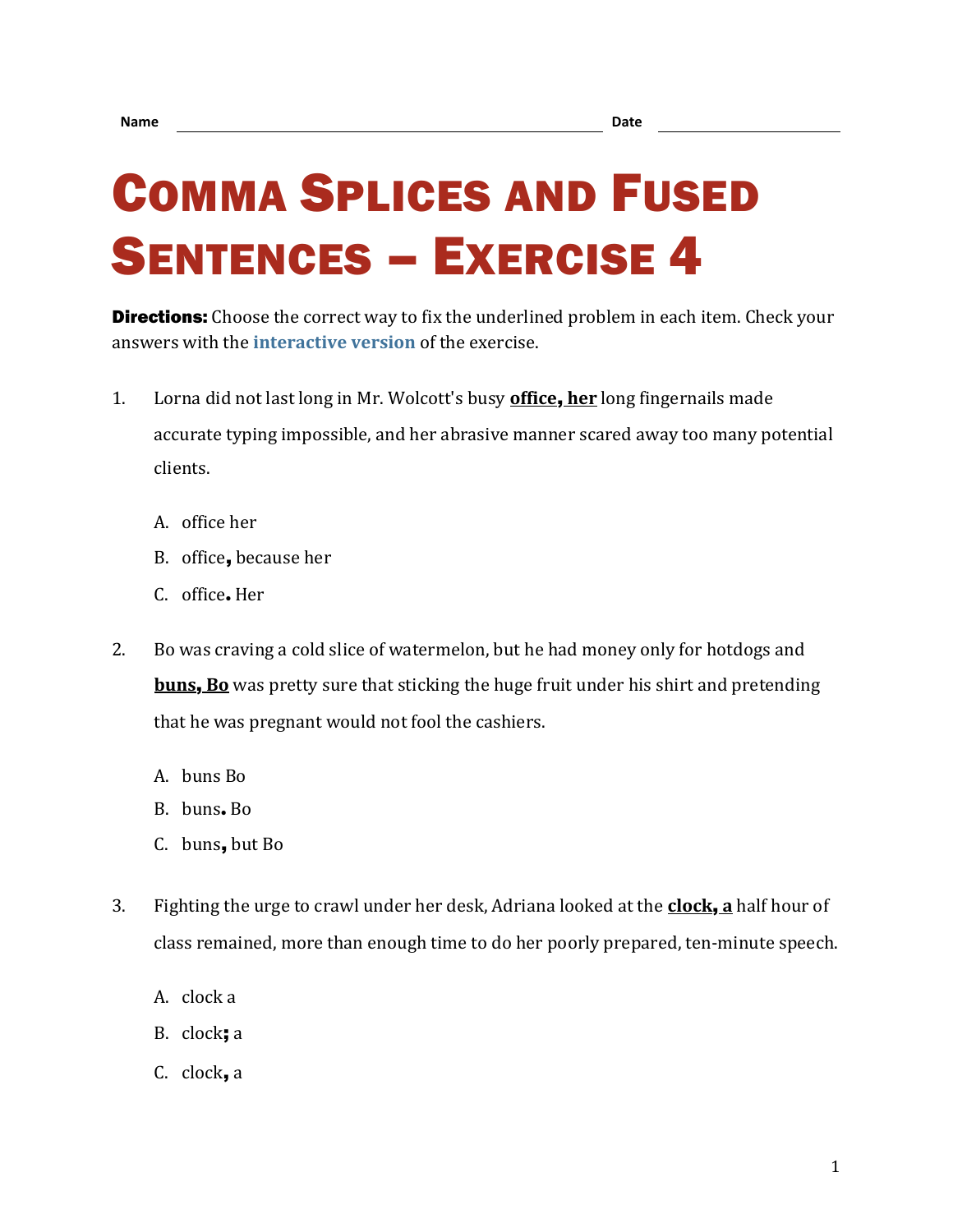- 4. My cat Buster is always tipping over the garbage **can then** he searches through the trash for milk jug caps, which he bats around the floor, the feline version of playing ice hockey.
	- A. can, then
	- B. can, but then
	- C. can, and then
- 5. Susan ducked when she saw Professor Hayden walk into Tito's Taco

**Palace**, **unfortunately**, a burrito was not big enough to hide behind, so poor Susan had to explain why she had missed class again.

- A. Palace unfortunately
- B. Palace; Unfortunately
- C. Palace**.** Unfortunately
- 6. Mark searched the nearly empty refrigerator for a midnight **snack his** only choices were curdled milk, stale pizza, and grape jelly, any combination of which he could not stomach.
	- A. snack, his
	- B. snack, but his
	- C. snack, so his
- 7. Sherian will not allow her children to have a **puppy**, **she** is convinced that dogs are just big germs and refuses to follow one around with a sponge and bottle of bleach.
	- A. puppy she
	- B. puppy, but she
	- C. puppy, for she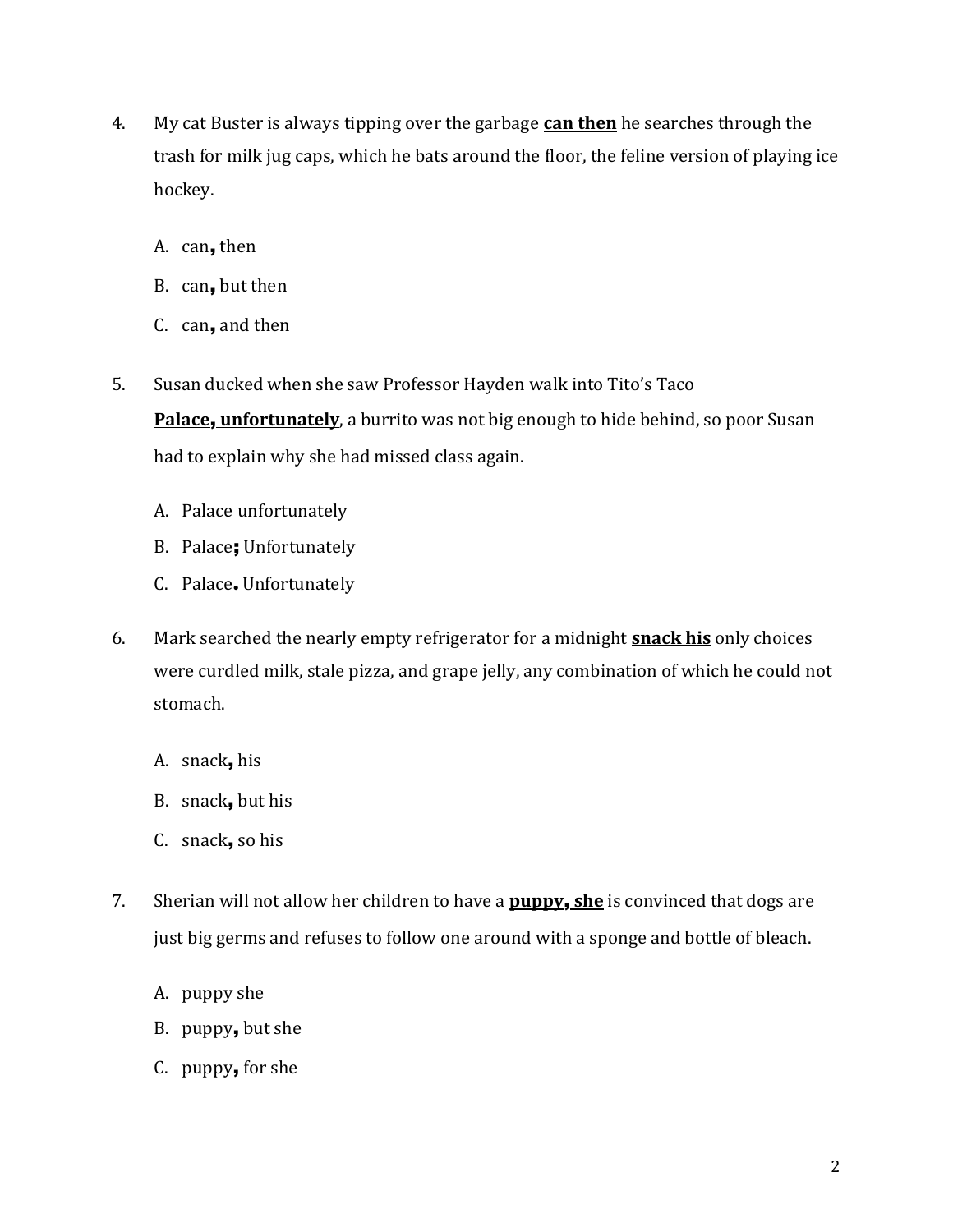- 8. Running through the parking lot, Aisha hoped to get to her car before the rain **began when** she found the doors locked and saw her keys lying on the front seat, she knew that she was in for a soaking.
	- A. began, when
	- B. began; When
	- C. began**.** When
- 9. Bored with the lecture on comma splices and fused sentences, Jayson started poking Kim with the sharp tip of his **pencil finally she** whirled around, threatening to slug him if he interrupted her learning one more time.
	- A. pencil, finally she
	- B. pencil, as a result she
	- C. pencil; finally**,** she
- 10. Sighing heavily, Melody tried to summon the energy to get to her next **class her** heavy book bag and the long walk, however, seemed impossible challenges.
	- A. class, her
	- B. class; her
	- C. class but her
- 11. Alphonso does not care as much about comfort as he does about **style he** will wear, for example, a long sleeve shirt and a leather jacket in the middle of a Florida summer if they are the perfect complement to his new pair of khakis.
	- A. style, he
	- B. style, but he
	- C. style; he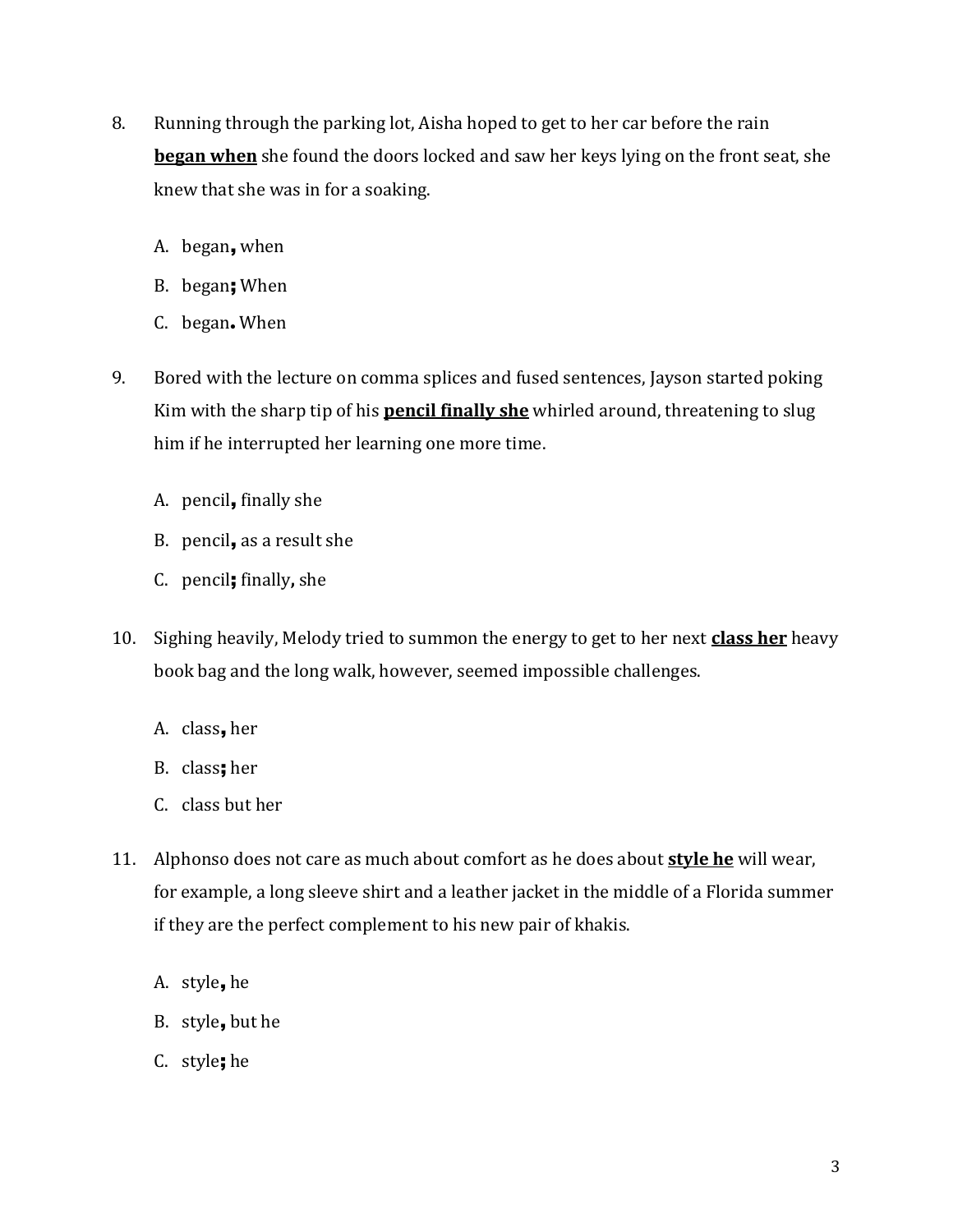- 12. Tajuana is a very conscientious **student when** she makes a *B*, she is so upset that she lies awake at night, staring at the ceiling and worrying about the effect this "bad" grade will have on her GPA.
	- A. student, when
	- B. student**.** When
	- C. student, therefore when
- 13. Wally did not want to ruin his new pair of athletic **shoes**, **he** always stayed on the sidewalks, sidestepped puddles, and made several trips a day to the bathroom to wipe the sneakers with toilet paper.
	- A. shoes he
	- B. shoes, but he
	- C. shoes, so he
- 14. Poor Paola listened to her stomach rumbling **loudly**, **she** would have to wait twenty more minutes before she could dash to the cafeteria for a quick doughnut and soda.
	- A. loudly she
	- B. loudly; she
	- C. loudly, so she
- 15. For two weeks, Todd refused to go to his accounting class because Professor Gastineau would not allow students to wear **hats**, **under** no circumstance would Todd allow anyone to see how badly the barber had butchered his hair.
	- A. hats under
	- B. hats, and under
	- C. hats, therefore under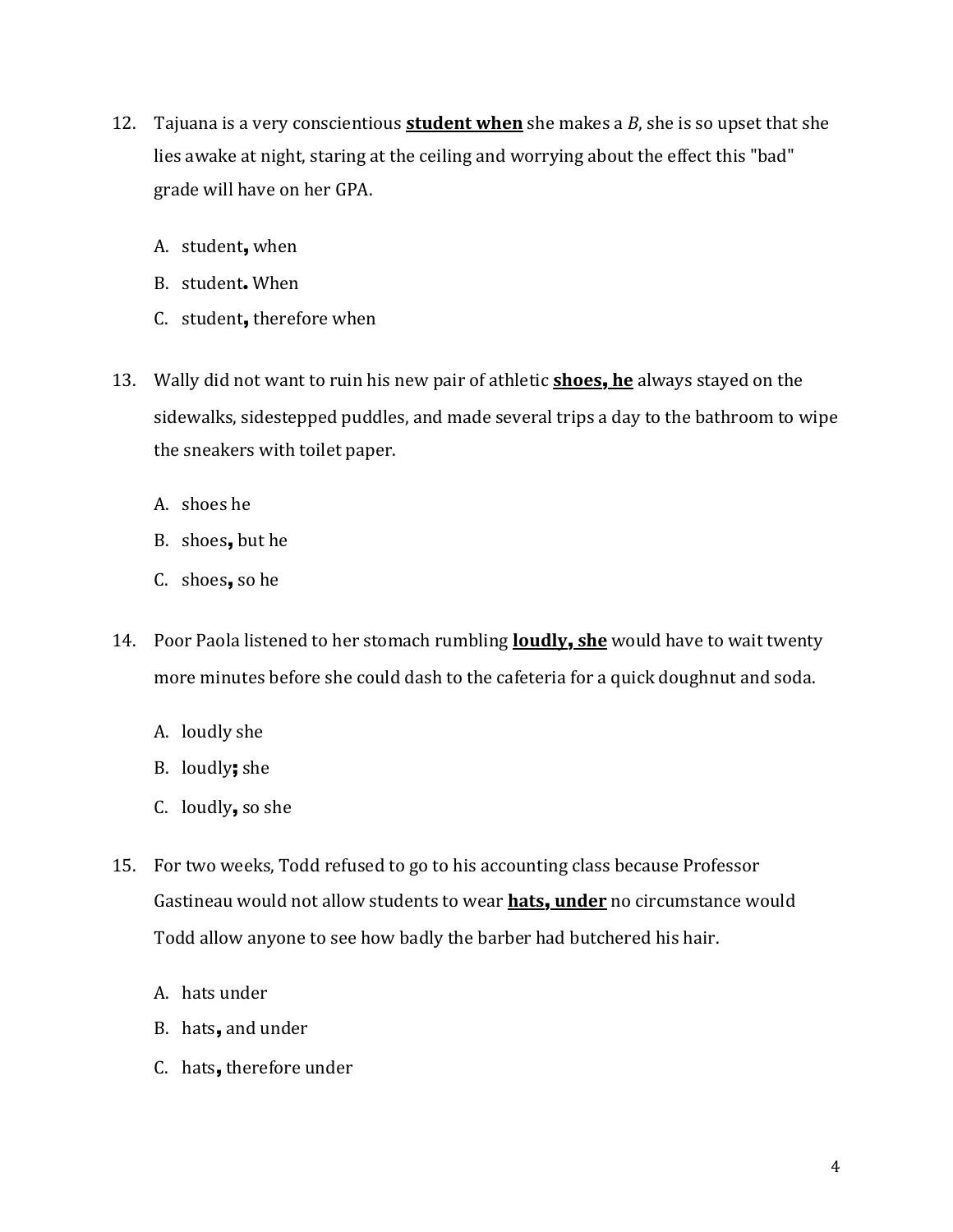- 16. Tracy always knows the right answer in English class but is too shy to **volunteer whenever** Professor Simmons asks a question, Tracy's hand feels as if it weighs 1,000 pounds.
	- A. volunteer, whenever
	- B. volunteer, therefore whenever
	- C. volunteer; whenever
- 17. Slouched in his seat, Michael tried to pay **attention the** problem was that Nina's smile before class was distracting him from Professor Tyson's grammar lecture.
	- A. lecture, the
	- B. lecture, however the
	- C. lecture**.** The
- 18. Nathalia likes to get good grades but hates when her friends call her a **nerd**, **sometimes** Nathalia will claim that she got a 77 on a test when, in reality, she earned a 97.
	- A. nerd sometimes
	- B. nerd, so sometimes
	- C. nerd, but sometimes
- 19. Neil's day revolves around **sugar**, **he** anticipates the pastry that he will choose for breakfast, the candy bar that he will eat for lunch, and the ice cream that he will have as dinner.
	- A. sugar he
	- B. sugar, for he
	- C. sugar, but he